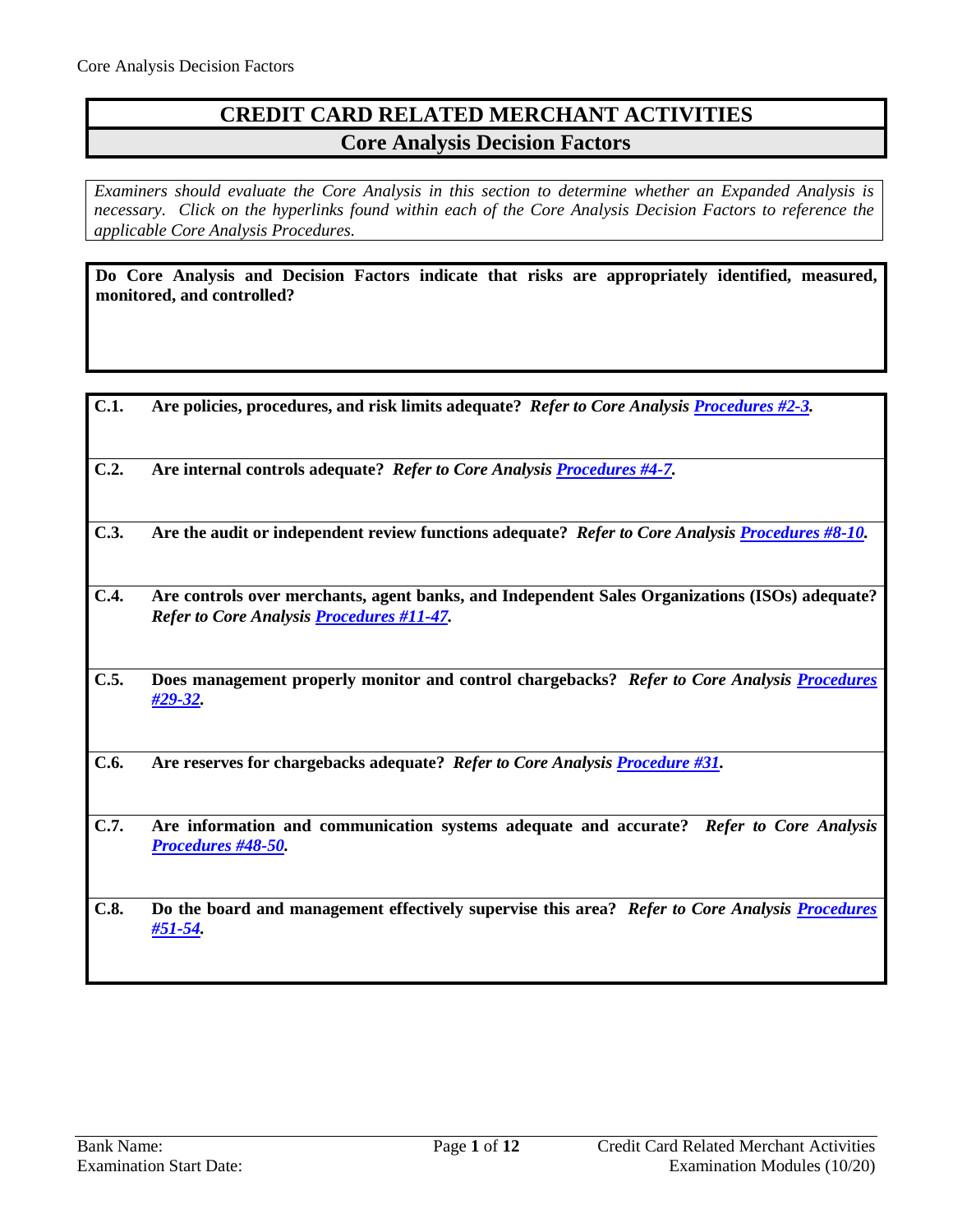# **CREDIT CARD RELATED MERCHANT ACTIVITIES Core Analysis Procedures**

*Examiners are to consider the following procedures but are not expected to perform every procedure at every bank. Examiners should complete only the procedures relevant for the bank's activities, business model, risk profile, and complexity. If needed, based on other identified risks, examiners can complete additional procedures. References to laws, regulations, supervisory guidance, and other resources are not all-inclusive.*

## **Preliminary Review**

- **1. Consider the following factors when determining the scope of the review of Credit Card Related Merchant Activities:**
	- **The significance that merchant activities play in an institution's overall strategic plans and budgeting process;**
	- **The total-dollar sales volume of credit card related merchant activities processed and the number of merchants;**
	- **Whether merchants are concentrated in one industry or geographic area;**
	- **The bank's capital structure;**
	- **Whether activities are conducted primarily to accommodate existing customers or if they represent a significant activity for the bank;**
	- **Management expertise as reflected in previous examination reports, audit reports, and other correspondence; and, any remedial action taken by management to correct any deficiencies noted;**
	- **Use of third party service providers that provide merchant processing activities; and, the adequacy of management's oversight of third parties (as reflected in prior audits and examinations);**
	- **Use of Independent Sales Organizations (ISOs);**
	- **Risk profiles of the merchants;**
	- **Prior losses from, and trends in the volume of, merchant chargebacks and unreconciled items in the settlement account; and**
	- **Any contingent liabilities arising from the bank's processing activities.**

### <span id="page-1-0"></span>**Policies, Procedures, and Risk Limits**

- **2. Determine whether merchant processing policies adequately establish:** 
	- **Lines of authority and responsibility;**
	- **Risk-assessment and fraud-detection procedures;**
	- **Cardholder information security standards;**
	- **Risk identification practices and limits on the amount of risk the bank is willing to accept;**
	- **Limits on individual and aggregate volumes and/or concentrations of merchant activity**
	- **Requirements for written contracts between all third parties;**
	- **Due-diligence criteria for initially accepting merchants and periodically reviewing merchants' creditworthiness;**
	- **Due-diligence criteria for initially ensuring, and periodically reviewing, third party compliance with Association (Visa and MasterCard) requirements regarding issues such as registration, contract provisions, audit accessibility, etc.;**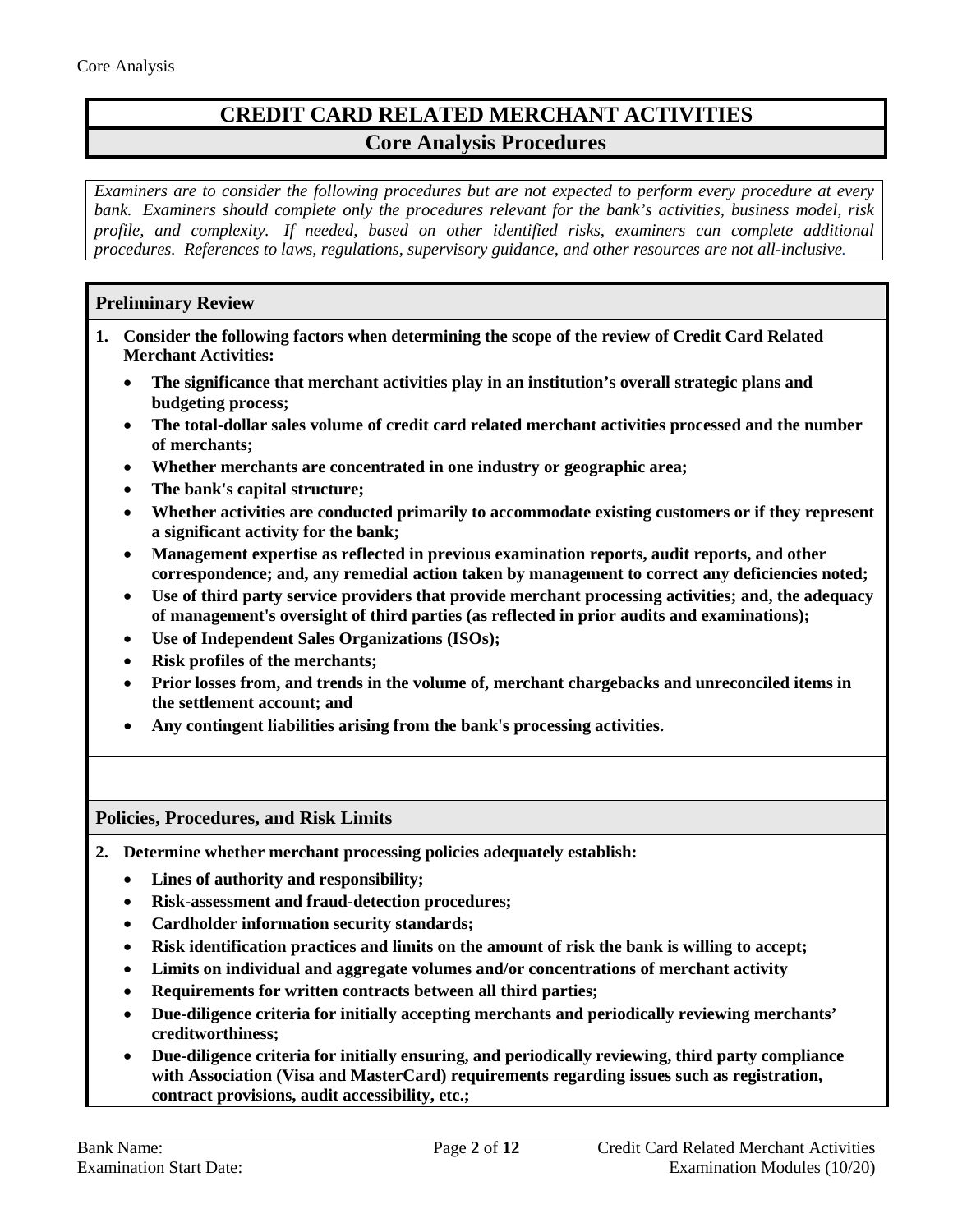- **Guidelines for monitoring merchant activities and assessing their information-security practices;**
- **Criteria for determining the appropriateness of merchant reserve accounts;**
- **Criteria for contracting with any ISO to act as agent for the bank;**
- **Guidelines for acquiring or issuing permission to use Bank Identification Numbers (see [Procedure](#page-8-0) [34.](#page-8-0));**
- **Guidelines for handling policy exceptions;**
- **Guidelines for accepting agent banks;**
- **Pricing policies; and**
- **Requirements for legal reviews of all contracts and applications (by legal counsel familiar with merchant processing).**

*Note: Formal policies may not be necessary for banks with minimal merchant activity. Controls to manage relationships should be commensurate with identified risks.* 

**3. Determine whether the merchant-processing procedures manual appropriately provides for:** 

- **Establishing new business relationships;**
- **Monitoring existing relationships for credit and financial exposures;**
- **Monitoring potential or existing concentrations (for example, by merchant type/industry, geographic location, or processing volumes by one merchant);**
- **Dealing with ISOs;**
- **Handling complaints from merchants;**
- **Performing settlement procedures that include clearing items in a timely fashion;**
- **Processing merchant charge-backs; and**
- **Training new and existing personnel.**

*Note: Banks with minimal activity may not need a formal procedures manual.*

### <span id="page-2-0"></span>**Internal Controls**

- **4. Review recent risk assessments relating to merchant activities and determine whether internal and external risks are identified and appropriate controls are in place. Consider whether the bank uses:**
	- **Appropriate risk rating processes (using internal metrics or industry codes); and**
	- **Reports that clearly display the types of merchants they serve and the risks involved, (including information on whether the merchants are generally swipe, keyed, or chip merchants).**

**5. Determine whether the board and senior management regularly review pertinent merchant activity (using reports, dashboards, or other mechanisms that provide information commensurate with the level of merchant risks).**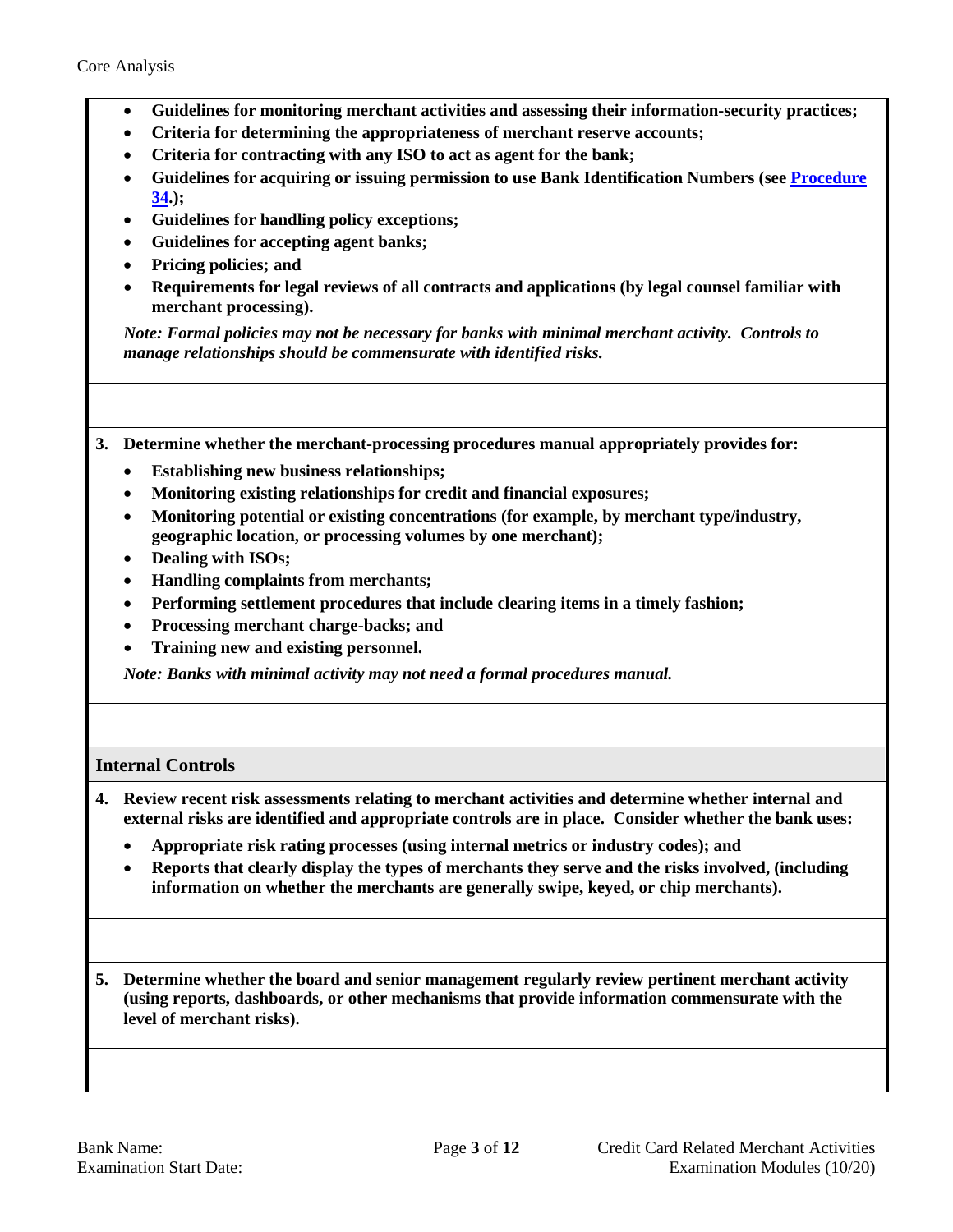- **6. Determine whether adequate separation of duties (or compensating controls) exists in sensitive areas such as:**
	- **Preparation of input and reconciliation of output, and**
	- **Merchant acquisitions/approvals.**
- **7. Determine whether appropriate procedures are in place to prevent, detect, and respond to policy and procedural exceptions.**

<span id="page-3-0"></span>**Audit or Independent Review**

**8. Review internal and external audit reports to identify any concerns relating to merchant processing.** 

- **9. Determine whether the board and management regularly review audit reports and Association correspondence and appropriately respond to audit findings and Association concerns.**
- **10. Review the scope, frequency, and adequacy of the audit function and determine whether all merchant processing areas are addressed.**

*Note: Effective audit programs will identify contraventions of internal policy, Association regulations, and written contracts; and ensure timely settlement balancing.* 

### <span id="page-3-1"></span>**Merchant Underwriting Standards and Monitoring Procedures**

**11. Evaluate practices designed to ensure compliance with the bank's merchant-approval policy.** 

- **To assess compliance with bank policy and standards, review a sample of files for recently approved merchants. The sample should include, when applicable, merchants solicited directly by the bank, through ISOs, and through agent banks. Verify that bank standards are followed and consider whether files contain the following items:**
	- o **Merchant applications listing the type of business, location, principal(s), and other relevant structure information;**
	- o **Merchant processing agreements that detail all pertinent activities;**
	- o **Corporate resolutions, if applicable;**
	- o **Onsite inspection reports;**
	- o **A credit bureau report on the principal(s) of the business;**
	- o **Documentation of the bank checking prospective merchants against the Member Alert to Control High Risk Merchants (MATCH) system;**
	- o **Financial information on the business (typically received annually);**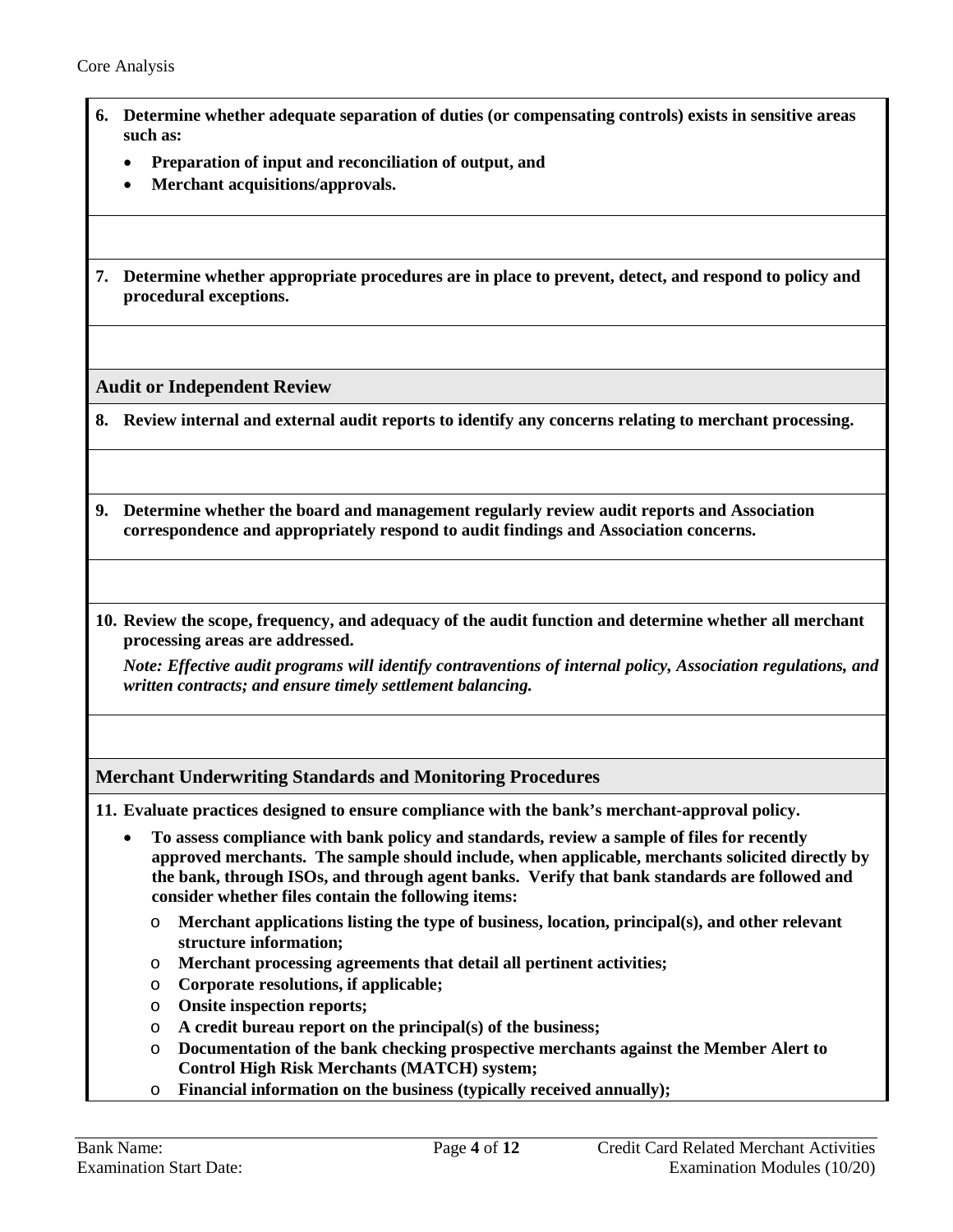- o **Sales tax number for the business (tax ID number);**
- o **Evidence of review of previous merchant activity (recent monthly statements from the previous processor); and**
- o **Estimate of the merchant's projected sales activity.**
- **Verify that management determines why a merchant has or is switching banks (could indicate excessive charge-backs with previous processor).**
- **12. Select a sample of merchant reserve accounts and review for compliance with merchant contracts and Association requirements.**
- **13. Determine whether exceptions to merchant approval policies are approved, reasonable, and documented.**
- **14. Determine whether merchant applications are reviewed by a person who has adequate credit experience.**

**15. Determine whether the board and management have developed a list of restricted merchants, and determine bank processes to ensure compliance with the bank-imposed restrictions.** 

- **16. Determine whether underwriting activities, monitoring procedures, and management information systems (MIS) adequately consider or include:** 
	- **Sale volumes and product delivery periods;**
	- **Projected and actual ticket sizes;**
	- **Card-not-present transactions;**
	- **Telemarketing, mail-order, or internet merchants metrics;**
	- **Products sold for future delivery, e.g. travel agents and health clubs;**
	- **Volume of disputes; and**
	- **Chargeback volumes.**
- **17. Determine whether merchant reserve accounts are separately maintained (not commingled with related operating accounts or other merchant reserve accounts).**

*Note: Commingling accounts can disguise insufficient reserve levels as it makes it difficult to ensure management is not using the cash flow generated from one merchant to cover the remittance requirement of another merchant.*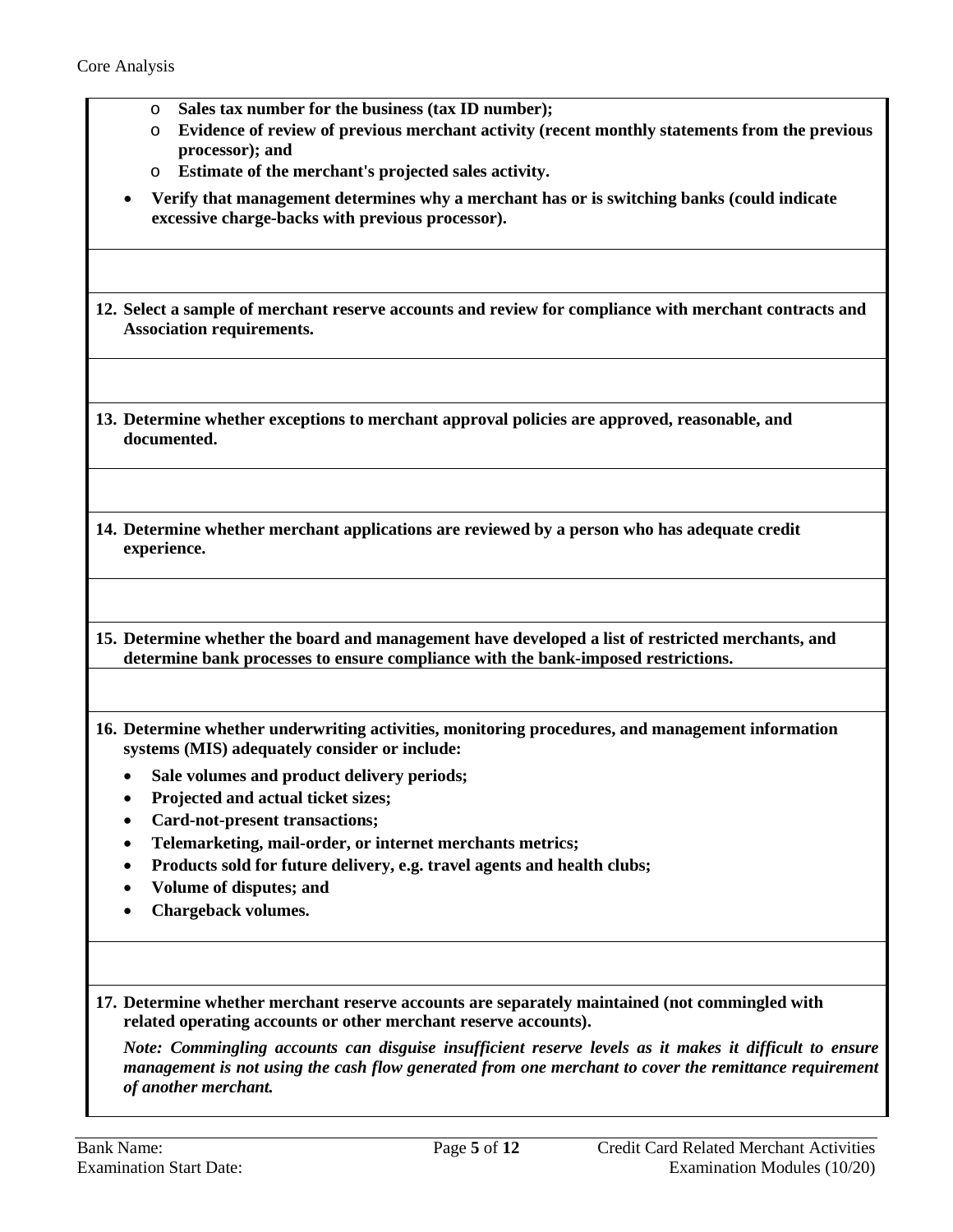| 18. Review the composition of merchant customers for concentrations of industries, geographic areas, or<br>other factors.                                                                                         |
|-------------------------------------------------------------------------------------------------------------------------------------------------------------------------------------------------------------------|
| Note: Segmenting merchants according to location or activity can help identify concentration risks.                                                                                                               |
| 19. Ensure that risk-focused procedures are in place to appropriately monitor the financial condition of                                                                                                          |
| merchants.                                                                                                                                                                                                        |
| 20. Evaluate the bank's pricing system. Pricing policies and practices should ensure that merchants are<br>priced appropriately throughout the life of the contract. Consider the following:                      |
| Minimum discount rates that reflect:                                                                                                                                                                              |
| The merchant's volume of sales activity,<br>$\circ$<br>Inherent risk in operations, and<br>$\circ$                                                                                                                |
| <b>Overall financial conditions.</b><br>$\circ$                                                                                                                                                                   |
| Management's evaluation of:                                                                                                                                                                                       |
| <b>Employee and equipment costs,</b><br>O                                                                                                                                                                         |
| Cost of float in the clearing process,<br>O                                                                                                                                                                       |
| Insurance and bonding needs,<br>O<br>Loss histories and the risk of future loss,<br>O                                                                                                                             |
| Annual budget and strategic plans, and<br>O                                                                                                                                                                       |
| Competition.<br>O                                                                                                                                                                                                 |
| 21. Determine whether management verifies actual sales volumes and ticket sizes to ensure consistency                                                                                                             |
| with projected volumes and sizes, at least annually.                                                                                                                                                              |
| 22. Evaluate management's compliance with internal risk limits related to capital held to support<br>merchant processing and determine whether the level is appropriate.                                          |
| 23. Determine whether additional capital is needed to support the level of merchant processing. (Note: No<br>specific capital requirements exist for merchant processing activities; however, examiners should    |
| determine whether management periodically assesses the adequacy of capital support relating to credit<br>card related risks. FDIC: Refer to the Credit Card Activities Manual, Chapter XIX, Merchant Processing.) |
|                                                                                                                                                                                                                   |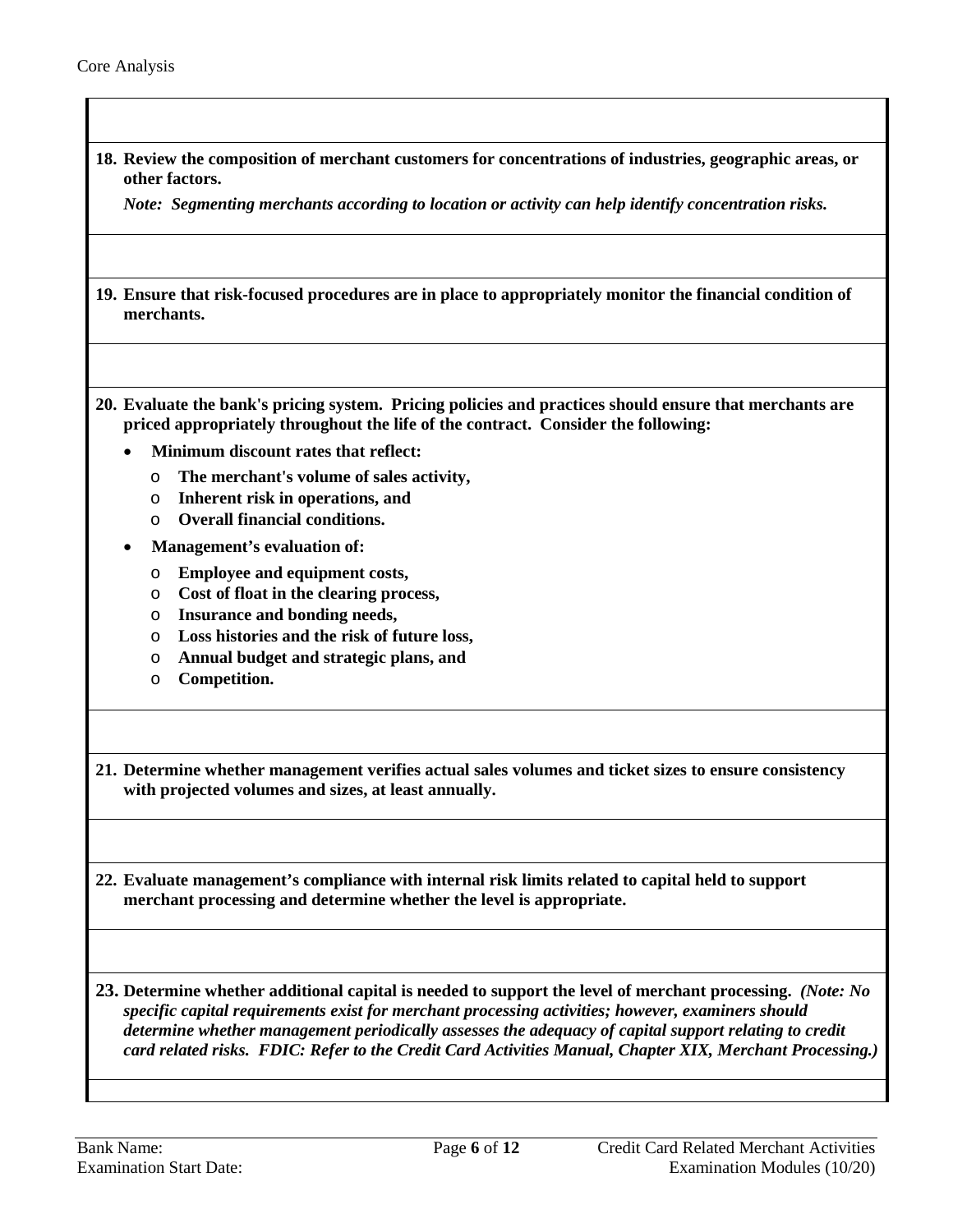**Settlement Process**

**24. Review the vendor management program to ensure management periodically evaluates third-party contingency plans. Assess a sample of contingency plans for parties involved in the settlement process and agents involved in merchant servicing tasks.** 

*Note: When practical, coordinate the vendor management review with Information Technology examiners.*

**25. Review the settlement process to determine the flow of funds, the parties involved, and who controls funding and settlement.**

**26. Review a sample of contracts and assess the financial liability of parties within the sample.** 

**27. Determine whether MIS reports provide accurate, timely, and sufficient information for management to assess the function's activities and results.**

**28. Determine whether outstanding items in the settlement account clear in a timely fashion.**

<span id="page-6-0"></span>**Chargeback Processing and Reserves**

**29. Assess the adequacy of chargeback monitoring procedures:**

- **Determine whether the bank generates chargeback reports.**
- **Evaluate the adequacy of the chargeback system. Determine whether the system can perform the following tasks:**
	- o **Quantify outstanding chargebacks,**
	- o **Identify the age of the chargebacks,**
	- o **Prioritize the chargeback research process, and**
	- o **Measure the efficiency of the chargeback process.**
- **Review significant trends in volume (dollar and number of accounts) and aging of chargebacks.**
- **Determine whether the bank's risk management systems sufficiently track excessive chargebacks.**

*Note: The Association may not always identify merchants with excessive chargebacks.* 

**30. Assess the institution's chargeoff policy for stale chargebacks. Classify stale chargebacks according to the FFIEC** *Uniform Retail Credit Classification and Account Management Policy***.**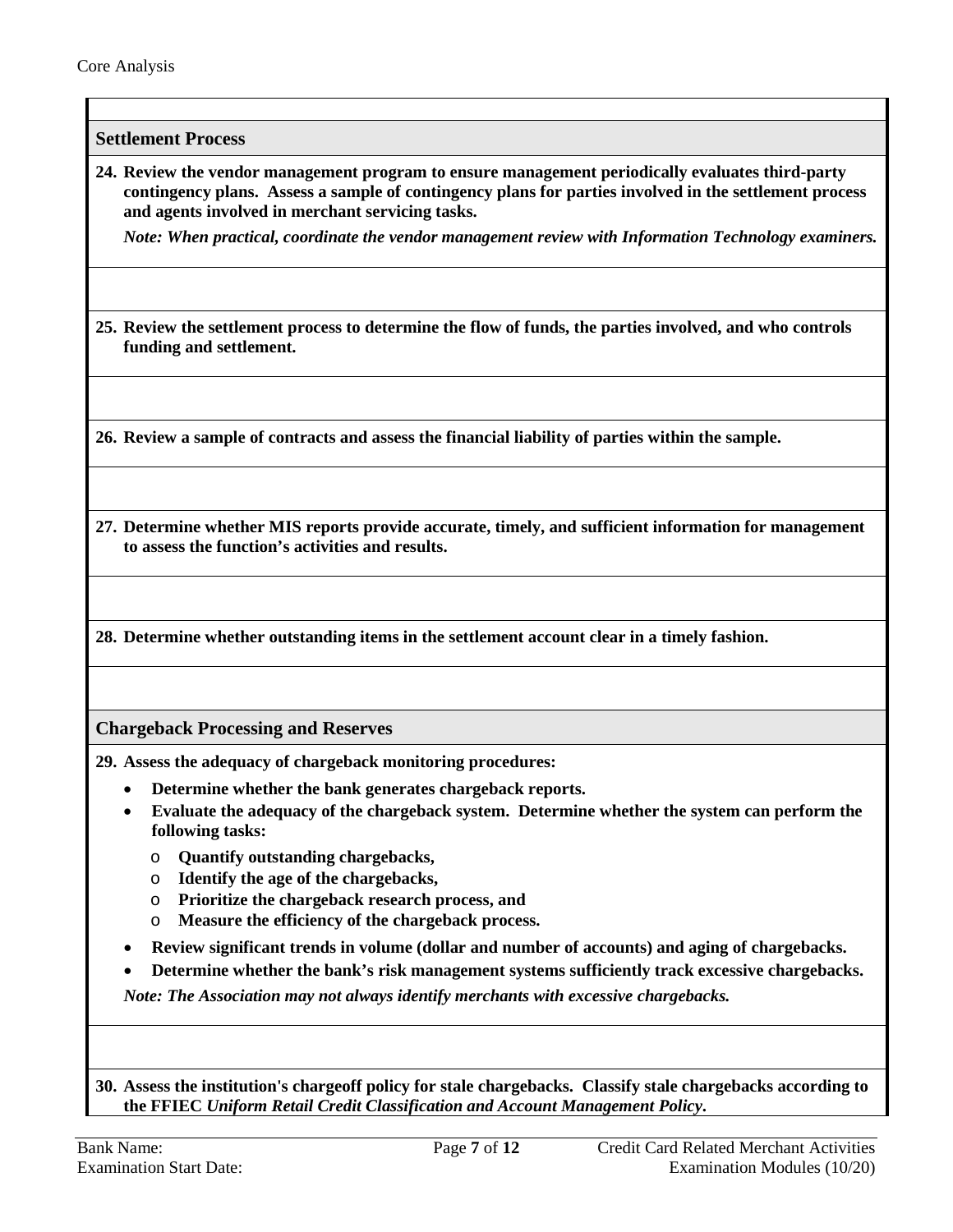- <span id="page-7-0"></span>**31. Determine whether the bank establishes and periodically reviews the adequacy of its chargeback systems and reserves. Consider whether:**
	- **Management adequately plans for contingencies, such as a large merchant bankruptcy where a material volume of chargebacks occurred;**
	- **Any significant losses incurred by the bank related to merchant chargebacks;**
	- **The methodology for establishing required chargeback reserves is adequate;**
	- **The bank establishes specific risk-focused merchant reserves or holdback reserves.**
	- **Reserve deficiency reports identify all significant exposures; and**
	- **The bank confirmed that merchants implemented chip technology, and (when applicable) assessed risks that could affect a merchant's financial condition if a merchant did not implement chip technology. (***Note: Chip cards contain an embedded microchip for enhanced security that creates an individual transaction code when used for in-store payments.)*
- **32. Assess how management reflects merchant chargeback losses on internal reports.**

*Note: A prudent practice is to produce reports that identify, on an individual and aggregate basis, chargebacks attributed to individual merchants. For example: Chargeback 1234 of \$50.00 from Merchant ABC. Merchant ABC: Chargebacks YTD total \$9,000.00.* 

**Independent Service Organizations (ISOs) / Merchant Service Providers (MSP)**

*ISOs solicit merchants' credit card transactions for an acquiring (clearing) bank. Examiners should only complete this section if the bank uses ISOs.* 

*ISOs have assumed an increased role in retail merchant processing activities and rely heavily on sales commissions to generate business; therefore, examiners should assess the bank's processes identifying and controlling risks associated with ISOs. For example, a prudent practice is to confirm that ISOs perform appropriate due diligence and monitoring of the retail merchants that they engage. FDIC: Refer to FIL 44-2008, Guidance for Managing Third-Party Risk. FRB: Refer to SR 13-19 / CA 13-21, Guidance on Managing Outsourcing Risk.* 

- **33. Review a sample of ISO contracts and assess compliance with the contracts and determine whether they address items such as:** 
	- **Financial compensation and payment arrangements;**
	- **Fee structures (fees are generally tied to performance indicators such as sale volumes, number of merchants, and chargeback activity);**
	- **Required security deposits by the ISO to offset potential merchant losses that correlate to the ISO's financial condition, the quality of the merchants it solicits, and the level of sales volume it generates;**
	- **Remedies to protect the bank if the ISO fails to perform as expected;**
	- **Requirements for monetary transactions to be handled directly between the bank and the merchant;**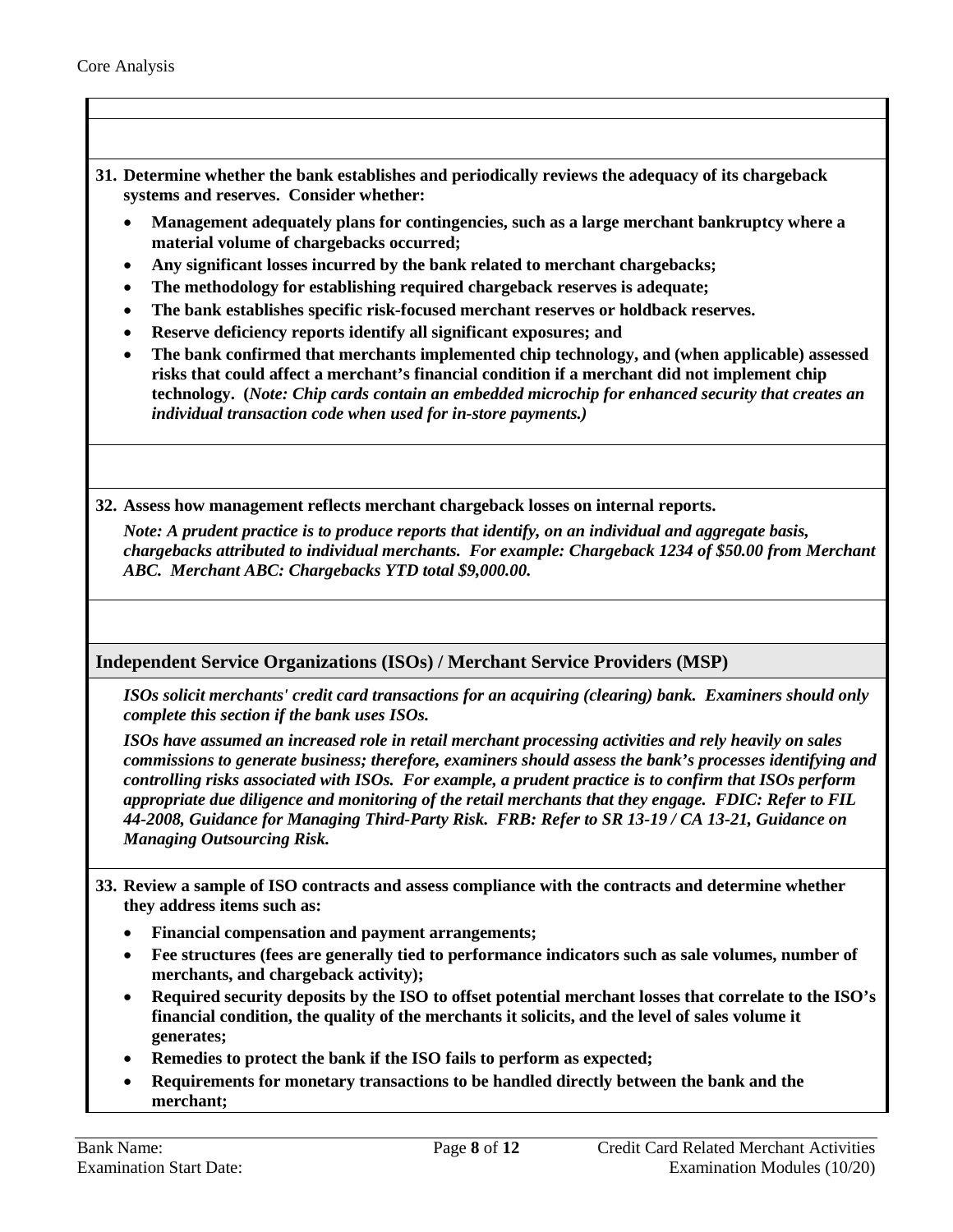- **Prohibitions concerning the ISO's ability to assign the agreement or delegate responsibilities to a third party;**
- **Criteria for acceptability of merchants;**
- **Control of future use and solicitation of merchants;**
- **Allowable use of the name, trade name, and logo of the bank and the ISOs;**
- **Frequency and means of communication and monitoring of each party;**
- **Records each party must maintain (contracts allowing institutions access to ISO records facilitate the monitoring process);**
- **Frequency and type of financial statements to be required of the ISO;**
- **Warranties that all consumer laws and regulations are followed;**
- **Handling and other responsibilities for merchant chargebacks; and**
- **Onsite inspections by bank employees.**

<span id="page-8-0"></span>**34. Determine whether the acquiring bank permits ISO/MSPs to use the bank's VISA Bank Identification Number (BIN) or MasterCard Interbank Card Association number (ICA) to acquire merchants and/or settle credit card transactions.** *Note: This arrangement is often referred to by the credit card industry as rent-a-bin (RAB). The BIN-owner retains the risk of loss as well as responsibility for settlement with the Associations consistent with the contract between the bank and the Association.* 

- **Assess management's oversight and control of acquiring RAB arrangements to ensure the ISO/MSP is appropriately managing risks.**
- **Review any lending relationships the bank has with ISO/MSPs to ensure management analyzes total risk exposures.**

**35. Review a sample of ISO credit files and assess compliance with bank policies and guidelines. The files may contain the following items:**

- **A current financial statement on the principal(s) and the ISO that correlates to the size and complexity of the company;**
- **Initial onsite inspections of ISOs (and periodically thereafter based on performance) performed by a bank employee;**
- **Evidence of bank and trade references;**
- **A credit report on the principal(s) of the ISO; and**
- **A criminal check on the principal(s) of the ISO.**

**36. Review management's analysis of the financial stability of ISOs, and determine whether ISO reserve accounts are consistent with the condition of the company and the volume of business generated.**

**37. Review and assess the procedures for monitoring the activities of the ISOs and determine whether adequate due diligence is performed. Consider management's reviews of the ISO's:**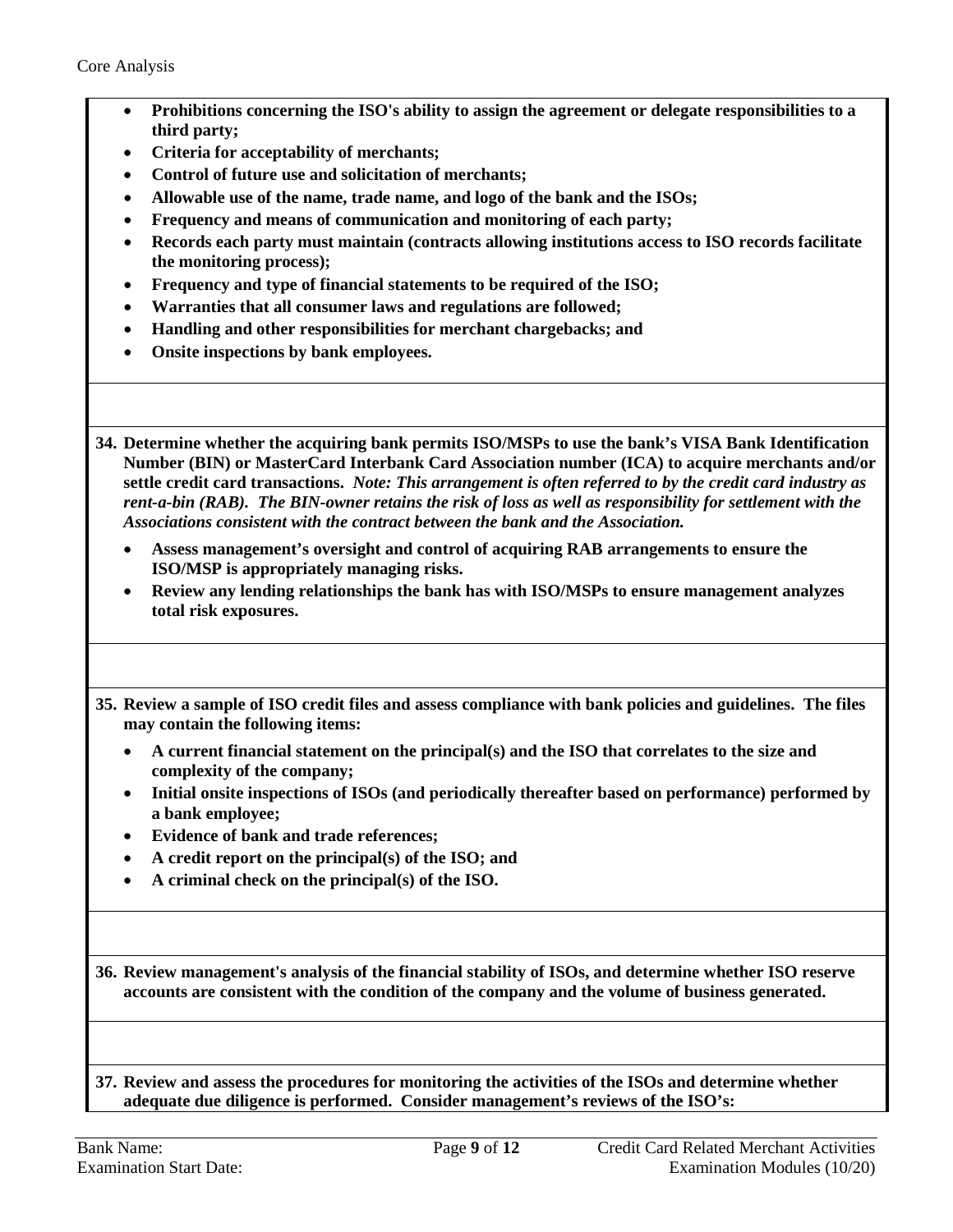- **Operational audits;**
- **Past performance for evidence of misleading advertisements or inappropriate activities; and**
- **Sales methods, customer service practices, and overall operations.**

**38. Determine whether the bank has registered all ISOs with VISA or MasterCard.**

**39. Determine whether management reviews promotional material used by ISOs and attends sales training sessions for ISO salespersons.**

**40. Determine whether management appropriately performs initial and periodic due diligence, risk assessments, and vendor reviews of all ISO's with access to the bank's data systems.** *Note: Coordinate assessments with Information Technology examiners.*

- **41. If the ISO is performing servicing tasks, determine whether management requires an audit of the ISO's technology system.**
- **42. Determine whether contingency plans exist to cover the accounting and servicing functions performed by ISOs to ensure data continuity.**

**Fraud Detection**

- **43. Review the bank's fraud detection system and determine whether the scope and frequency of the fraud review is adequate. The primary tool of a bank's fraud detection system is the exception report, which is generated from parameters based on expected merchant activities. Fraud identification depends on multiple factors, including unusual chargeback activity. A well-designed fraud report tailors exception parameters for each merchant (beginning with dollar volume of sales and customer chargebacks) and may identify the following items:**
	- **Variances in average ticket size,**
	- **Variances in daily volume,**
	- **Multiple same-dollar amounts on tickets,**
	- **Chipped, keyed, and swiped transactions,**
	- **Multiple use of same cardholder number, and**
	- **Inactive merchant accounts.**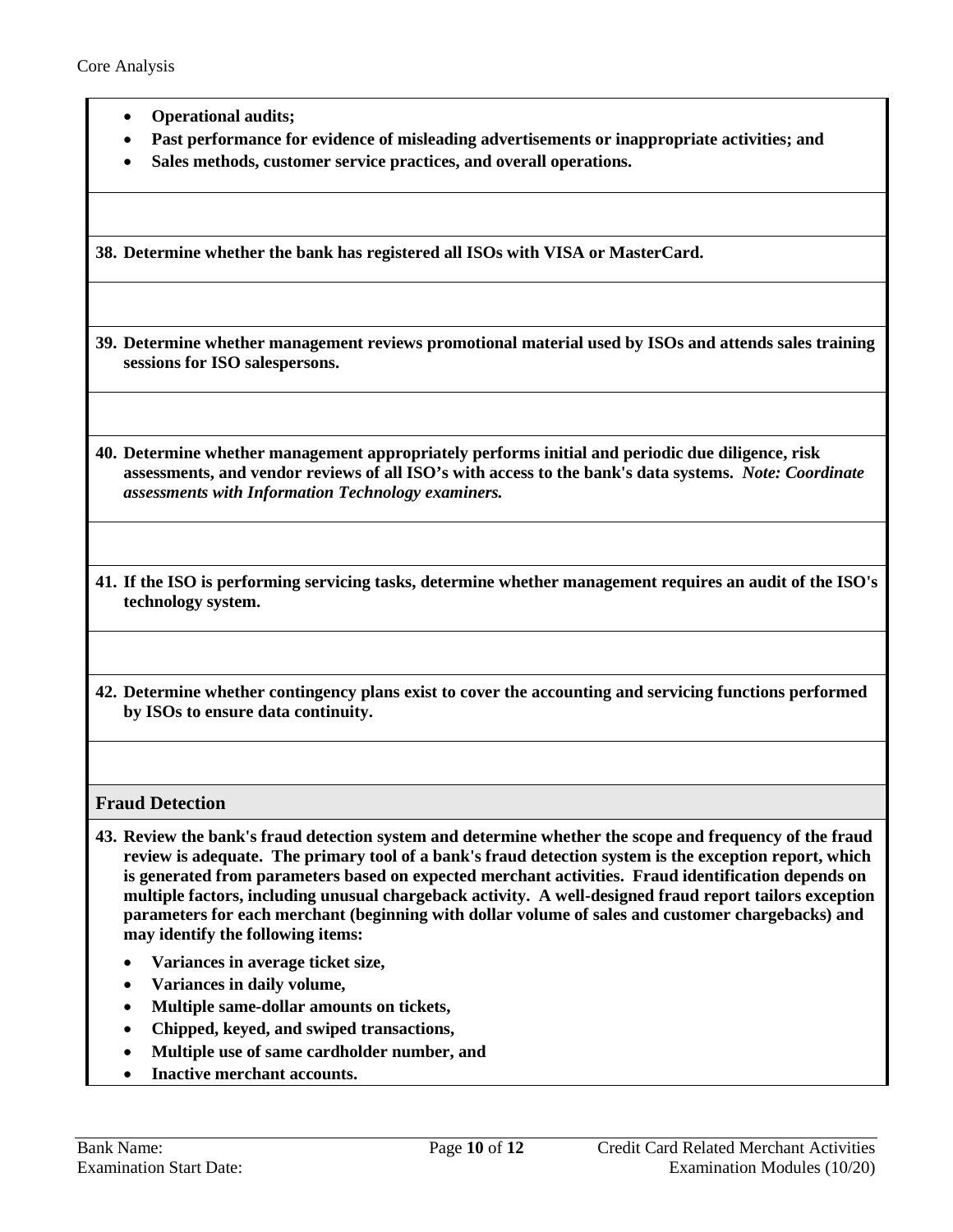*Note: Associations and sponsoring banks may also provide educational materials and provide fraudulent activity reports. Fraud monitoring or reports provided by Associations or sponsoring banks supplement, but do not replace, the bank's own fraud system.* 

**44. Assess the adequacy of actions taken if suspicious activity is detected. Consider:**

- **Suspicious Activity Report guidelines,**
- **Placement of the merchant on MATCH,**
- **Termination of fraudulent merchant accounts, and**
- **Other actions taken to suspend or block settlement and/or authorization processing.**

#### **Agent Banks**

*Note: Acquiring (clearing) banks often process credit card transactions for other banks, which are known as agent banks. Depending on the contractual arrangement, the agent bank may or may not be liable to the acquiring bank for chargeback or fraud losses. Only review this section if agent bank relationships exist.*

*45.* **Determine whether the bank has an agent bank policy that addresses the following items:** 

- **Agent bank agreements, which typically outline the agent bank's financial liability for merchant losses;**
- **Agent bank merchant underwriting standards that are consistent with subject bank;**
- **Approval of policy exceptions;**
- **Agent bank liabilities and responsibilities regarding merchant fraud;**
- **Early termination of the agent bank relationship; and**
- **Approval authorities for each agent bank.**

*Note: If the agent bank relationship involves only one or two agent banks with minimal activities, formal written policies may not be necessary as long as sound controls exist.*

**46. Review reports that show agent bank merchant volume by agent bank. Review the activities of agent banks that have significant merchant volume in comparison to the size of the agent bank.** 

**47. Review a sample of agent bank files, if necessary. Evaluate information and check for compliance with internal policy requirements (such as obtaining and reviewing periodic financial information).**

#### <span id="page-10-0"></span>**Information and Communication Systems**